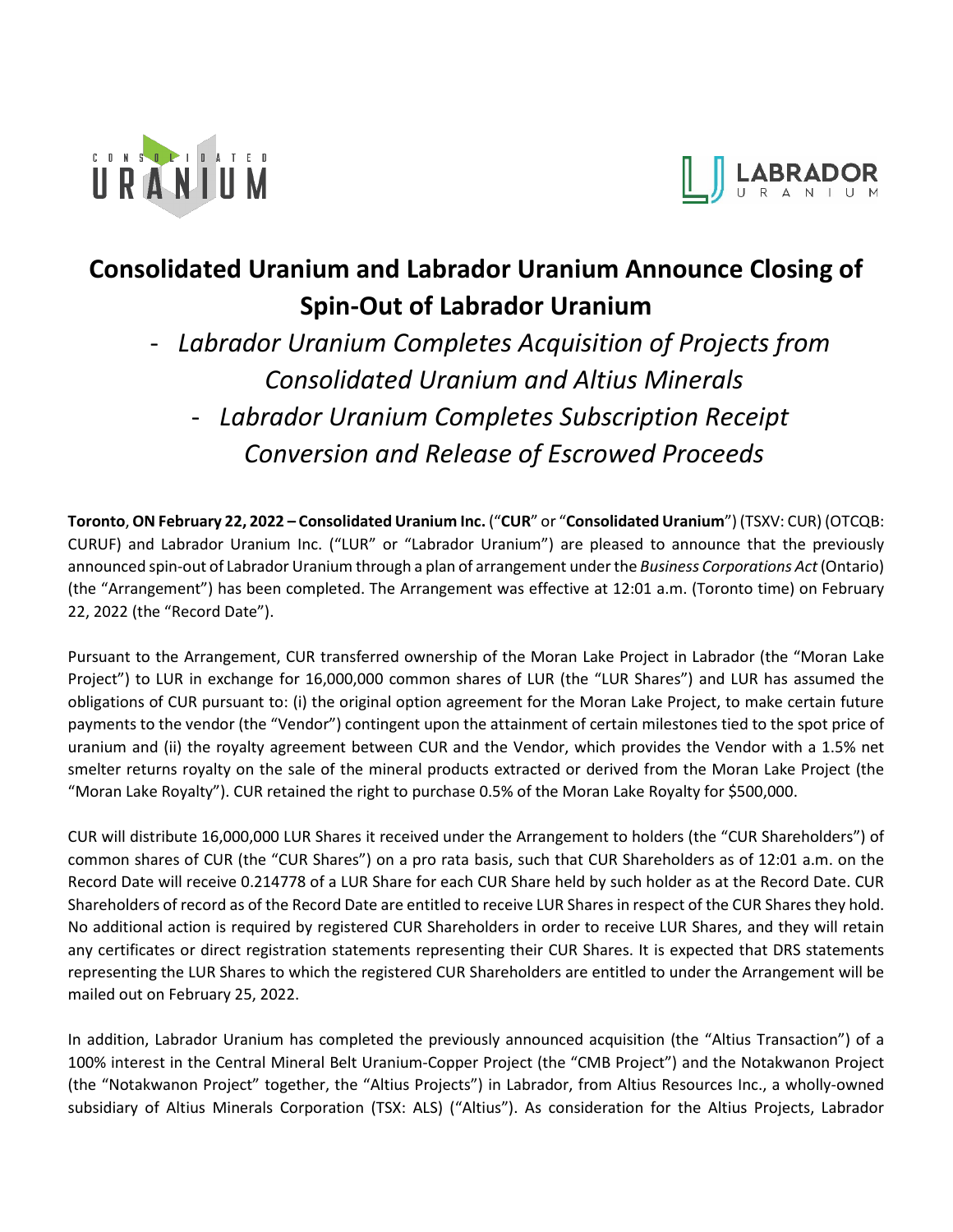Uranium has issued 8,000,000 LUR Shares to Altius and granted Altius a 2% gross overriding royalty on the Altius Projects.

In connection with the Arrangement, the previously announced subscription receipt financing (the "Offering") conducted by Labrador Uranium has been completed. Accordingly, 11,428,571 subscription receipts of LUR (each, a "Subscription Receipt") were converted into 11,428,571 LUR Shares and 5,714,285 common share purchase warrants of LUR (each, a "Warrant"). Each Warrant entitles the holder to purchase one LUR Share at a price of \$1.05 until February 22, 2024. As a result of the conversion of the Subscription Receipts, \$7,365,745.64 that was previously held in escrow has been released to Labrador Uranium. Red Cloud Securities Inc. acted as lead agent and sole bookrunner on behalf of a syndicate of agents including Haywood Securities Inc. and PI Financial Corp. in connection with the Offering.

LUR has received the conditional approval of the Canadian Securities Exchange (the "CSE") for listing of the LUR Shares (the "Listing"). Listing is subject to the final approval of the CSE in accordance with its original listing requirements. Listing is expected to be completed the week of February 28, 2022.

This news release does not constitute an offer of securities for sale in the United States. The securities offered have not been, nor will they be, registered under the United States Securities Act of 1933, as amended, and such securities may not be offered or sold within the United States absent U.S. registration or an applicable exemption from U.S. registration requirements.

## **About Consolidated Uranium Inc.**

Consolidated Uranium Inc. (TSXV: CUR) (OTCQB: CURUF) was created in early 2020 to capitalize on an anticipated uranium market resurgence using the proven model of diversified project consolidation. To date, Consolidated Uranium has acquired or has the right to acquire uranium projects in Australia, Canada, Argentina, and the United States each with significant past expenditures and attractive characteristics for development. Most recently, Consolidated Uranium completed a transformational strategic acquisition and alliance with Energy Fuels Inc., a leading U.S.-based uranium mining company, and acquired a portfolio of permitted, past-producing conventional uranium and vanadium mines in Utah and Colorado. These mines are currently on stand-by, ready for rapid restart as market conditions permit, positioning CUR as a near-term uranium producer.

## **About Labrador Uranium Inc.**

Labrador Uranium is engaged in the exploration and development of uranium projects in Labrador, Canada. The Company has acquired the Moran Lake and CMB Projects covering over 139,000 ha in the prolific Central Mineral Belt (CMB) in central Labrador and the Notakwanon Project in northern Labrador. Both the Moran Lake Project, which hosts historical uranium mineral resources, and the CMB Project, located adjacent to Paladin Energy's Michelin uranium deposit, have had substantial past exploration work completed with numerous targets with uranium, copper and IOCG style mineralization. The Notakwanon Project is underexplored but drill ready. All three projects are expected to be the focus of an aggressive exploration program in 2022.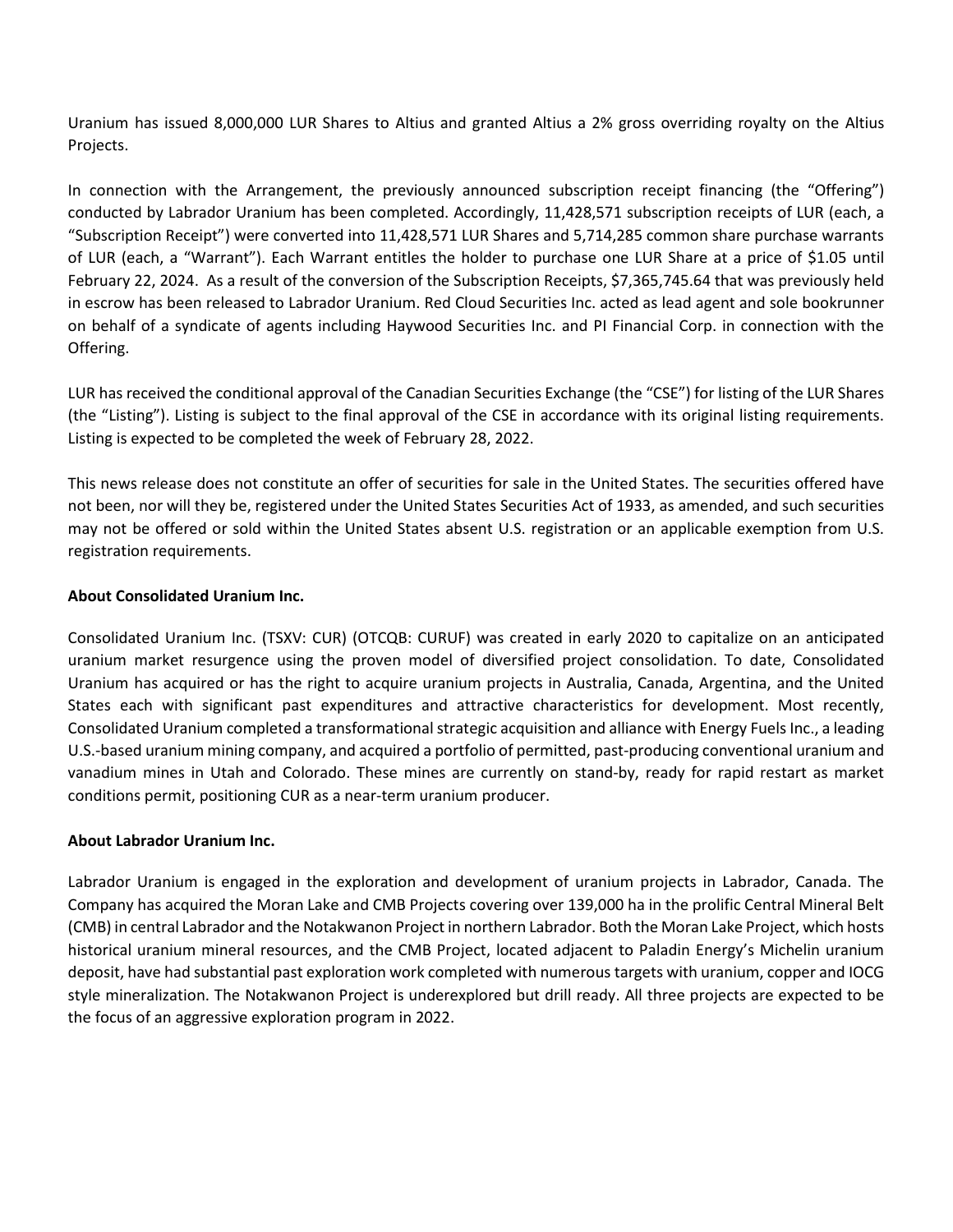#### **For More Information with respect to Consolidated Uranium, Please Contact**

**Philip Williams Chairman & CEO** [pwilliams@consolidateduranium.com](mailto:pwilliams@consolidateduranium.com)

**Mars Investor Relations** +1 647 557 6640 [cur@marsinvestorrelations.com](mailto:cur@marsinvestorrelations.com)

Twitter: @ConsolidatedUr [www.consolidateduranium.com](http://www.consolidateduranium.com/)

### **For More Information with respect to Labrador Uranium, Please Contact**

**Stephen Keith CEO** [skeith@labradoruranium.com](mailto:skeith@labradoruranium.com)

**Mars Investor Relations** +1 647 557 6651 [lur@marsinvestorrelations.com](mailto:lur@marsinvestorrelations.com)

Twitter: [@LabradorUr](https://protect-eu.mimecast.com/s/VLYSC5gnhgQlxKUzt0nz?domain=twitter.com) [www.labradoruranium.com](http://www.labradoruranium.com/)

Neither the TSXV nor its Regulations Services Provider (as that term is defined in policies of the TSX Venture Exchange) accepts responsibility for the adequacy or accuracy of this release.

## **Cautionary Statement Regarding "Forward-Looking" Information**

*This news release contains "forward-looking information" within the meaning of applicable Canadian securities legislation. "Forward-looking information" includes, but is not limited to, statements with respect to the anticipated timing for mailing of the LUR Shares to CUR Shareholders and the Listing; and other activities, events or developments that are expected, anticipated or may occur in the future. Generally, but not always, forward-looking information and statements can be identified by the use of words such as "plans", "expects", "is expected", "budget", "scheduled", "estimates", "forecasts", "intends", "anticipates", or "believes" or the negative connotation thereof or variations of such words and phrases or state that certain actions, events or results "may", "could", "would", "might" or "will be taken", "occur" or "be achieved" or the negative connotation thereof. Such forward-looking information and statements are based on numerous assumptions, including the ability of the parties to receive, in a timely manner and on satisfactory terms, necessary regulatory approvals; the ability of the parties to satisfy, in a timely manner, the other conditions to the completion of the Listing; and that general business and economic conditions will not change in a material adverse manner. Although the assumptions made in providing forward-looking information or making forward-looking statements are considered reasonable by management at the time, there can be no assurance that such assumptions will prove to be accurate.*